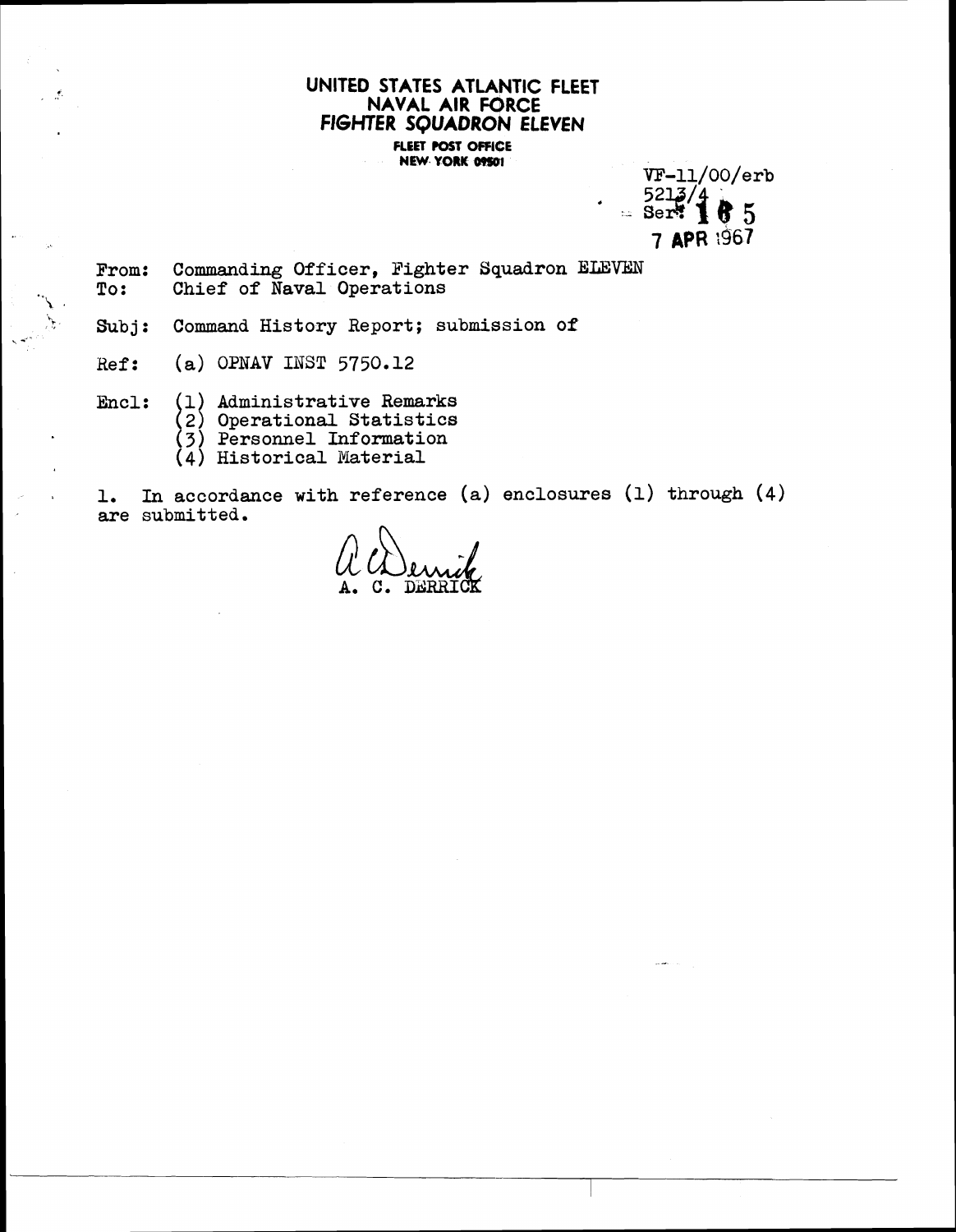Enclosure  $(1)$ 

#### **COMMAND HISTORY REPORT**

### Administrative Remarks

 $1.$ Cronology of events.

1 JAN 66 to 20 JAN 66: Based ashore at NAS Cecil Pield. Plorida. conducting normal training exercises, transferred 13 F-8E's and received  $9 \overline{F}-8D$ 's.

21 JAN 66 to 11 FEB 66: Onboard USS FRANKLIN D. ROOSEVELT (CVA-52) participating in Operation Springboard in the Caribbean area. Squadron operated with Carrier Air Wing One (CWW-1), simulating coordinated attacks with live ordnance against training targets. Also flew combat air patrols against simulated enemy attacks on the force.

12 FEB 66 to 14 JUL 66: Based ashore at NAS Cecil Field conduct-ing normal training. 1 APR departed CVW-1; assigned operationally to Commander, Fleet Air Wing, Jacksonville. 1 APR through 30 APR, 6 plane detachment to NAS Key West, Florida, for "Hot Pad" duty. 22 MAY through 27 MAY, detached 4 airplanes to British Guiana to represent United States at Independence Day celebration on 26 MAY. Transferred 9 F-8D's in July.

15 JUL to 2 DEC 66: Fighter Squadron ELEVEN changed home port to NAS Oceana, Virginia, on 15 JUL and was assigned to Commander. Fleet Air Wing, Norfolk; squadron commenced transition to P-4B's on 1 AUG 66. Detachment of pilots and maintenance personnel sent TAD to NAS Key West. Completed transition 1 DEC 66. NOV through DEC. received 12 P-4B's and transferred 4 P-4B's.

3 DEC to 17 DEC 66: Squadron deployed to MCAS Yuma, Arizona. for conventional ordnance training with 8 airplanes, 12 pilots and 11 radar intercept officers.

18 DEC 66 to 31 DEC 66: Relaxed training cycle at NAS Oceana and Christmas leave period.

2. Basic Narrative.

Commissioned 1 FEB 1927, Fighter Squadron ELEVEN is the oldest, continuously active squadron retaining its original insignia. The insignia is composed of a boar's head from the Gordon's gin bottle with a string of bologna beneath it. A shield with a blue background and emblasoned with a red, backwards stroke of lightning bracketed by two red balls is best explained by an excerpt taken from the squadron history books:

The Boar's head is taken directly from the one that graces the label on the Gordon's gin bottle. The scroll effect under the head is a string of link sausage - a good line of bologna which all members of the squadron were to be adept at "shooting". The balls

 $\text{Enclosure}(\mathbf{1})$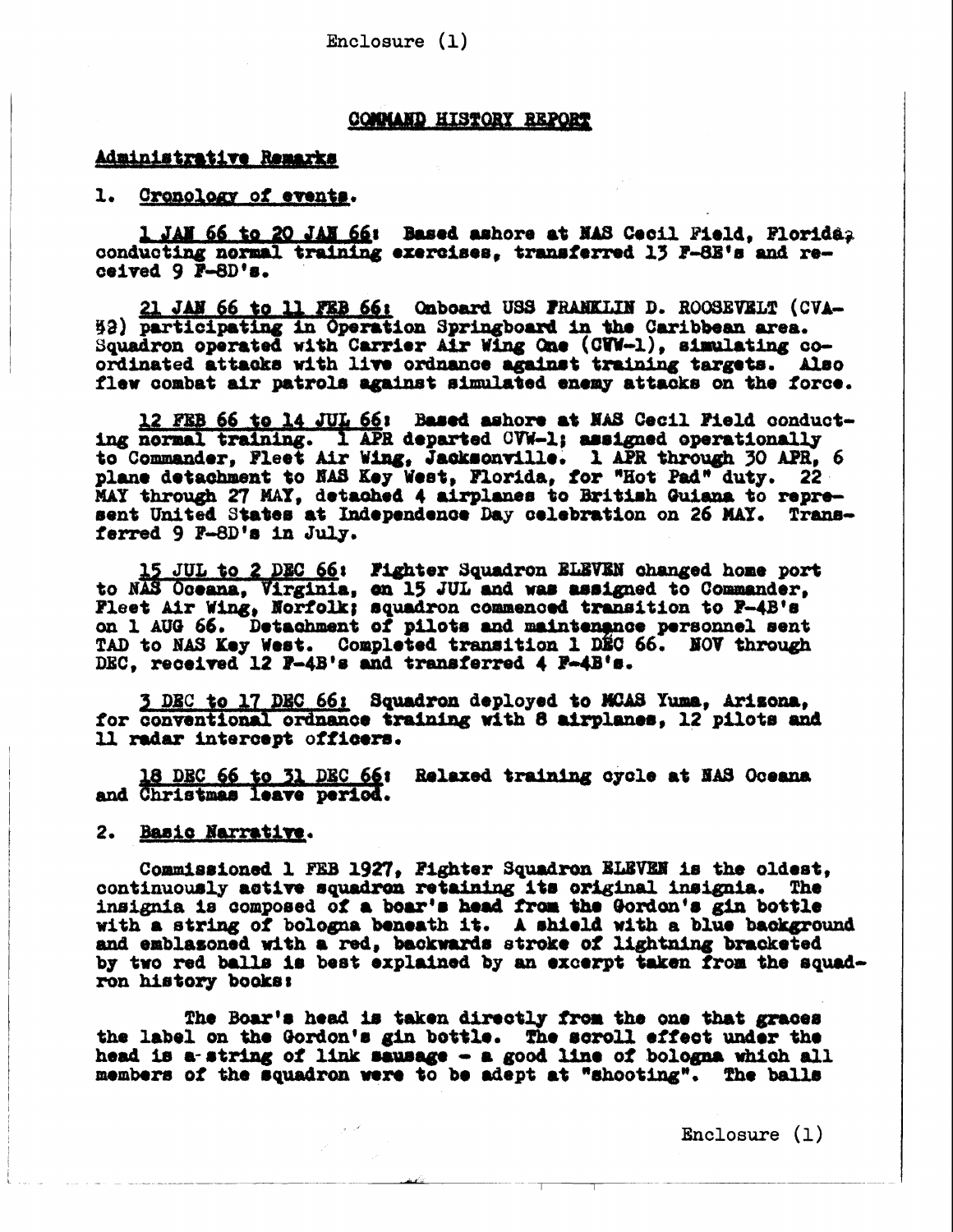on the shield might be called balls of fire; actually, they were supposed to typify good, strong, masculinity. The bolt of lightning was the bar sinister - a sign of bastardy. The whole theme was worked into a sort of toast or creed with which the squadron members were to begin and end all good drinking bouts. I can't remember all of the toast, but it was something to the effect that. "Here's to us, the RED RIPPERS  $- -$  a goddamn bunch of gin drinking, bologna slinging. two-balled, he-man bastards."

Utilizing "professionalism in Naval aviation" is a keynote, the RED RIPPERS have represented the United States Navy through out the world establishing countless records and traditions. The RIPPERS continued this fine record in 1966. After returning from a Mediterranean cruise with Carrier Air Wing One (CVW-1) onboard the USS FRANKLIN D. ROOSEVELT (CVA-42) in DEC 65, thirteen (13) F-8E's were transferred and nine (9) F-8D's were received. The RED RIPPERS again departed on a cruise with CVW-1 onboard the ROOSEVELT in JAN and PEB participating in Operation Springboard 66 in the Caribbean area. Upon completion of a most successful cruise, they returned to hanger 13 at NAS Cecil Pield, Florida. They continued their accident free record for fiscal '66 including a fine record of no diverts from the carrier decks. During MAR the squadron was engaged in normal shore based training exercises. On 1 APR, the squadron was transferred from CVW-1 to Commander, Fleet Air, Jacksonville, and detachment 14 with six (6) airplanes and pilots plus maintenance crew deployed to NAS Key West for one month "Hot Pad" duty. Setting no records, but always maintaining professionalism, the detachment completed a month of real and practice scrabbles and many hours in flight gear on a five (5) minute alert status.

Returning to NAS Cecil Field on 30 APR, the squadron continued a more relaxed training schedule. rapidly being depleted of pilots and F-8 maintenance personnel for the impending transition to the P-4B PHANTOM II.

On 14 MAY, the 39th annual "Red Ripper Day# was celebrated. The St. Mary's Orphanage of Jacksonville, Florida, was invited to partici-<br>pate in the day-long festivities. After an introductory speech by the Commanding Officer, all hands enjoyed a static display and a short aerial demonstration. Next in order, hot dogs, hamburgers and soft drinks accompanied fun and games at the Cecil Pield recreation area. Spirits were slightly dampened by a typical Florida downpour; however, twenty-five (25) orphans serenaded the squadron, ending the day on a fine note.

The RED RIPPERS were selected to provide an air demonstration team representing the United States at the 16 MAY Independence Day celebration of Guyana (formerly British Guiana). On 22 May, four (4) squadron pilots and airplanes, accompanied by one (1) maintenance officer and thirty (30) enlisted personnel departed Ceoil Field for South America. Again, the professionalism of a United States Navy squadron was demonstrated as all airplanes and personnel returned to Cecil Field with more accolades in the RED RIPPER tradition.

 $\mathbf{2}$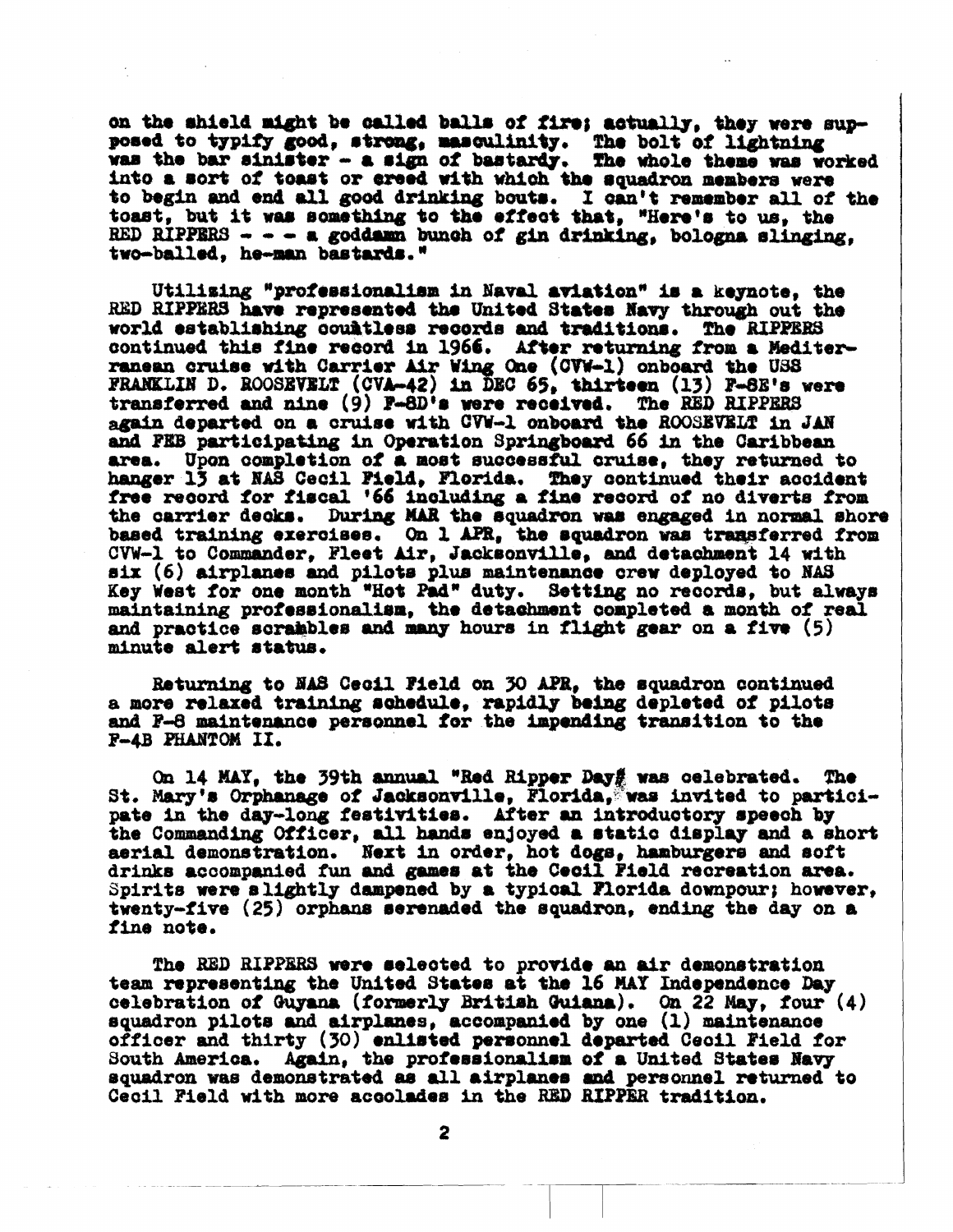On 31 MAY, CDR. Arthur C. DERRICK relieved CDR. William L. MUMMA as Commanding Officer. CDR. DERRICK became the 39th "RED RIPPER SKIPPER" with a military ceremony at which CAPT. J. S. CHRISTIANSEN, 30th commanding officer of the World Famous RED RIPPERS, was the guest speaker.

During JUN and JUL, the squadron transferred the last of her Ling-Temco-Vought P-8 CRUSADERS. The squadron changed home port to NAS Oceana, Virginia, on 15 JUL and initiated the transition to the McDonnell F-4B PHANTOM II.

On 1 AUG, the three (3) remaining pilots, including CDR. DERRICK, commenced transition to the PHANTOM II. On 3 AUG, the RIPPERS re-ceived word via naval message that they were the NAVAIRLANT recipient of the annual CNO Safety Award for fighter squadrons. This is a most unique accomplishment as it was done with an accident free year, flying CRUSADERS while deployed aboard ship. The squadron exhibited the typical qualities of a Naval Aviation organization by "getting the job done" in a safe, expeditious manner. With seven months of operations from a carrier deck, over 1000 carrier landings and 1442 hours of flight time during the period, this is truly a major accomplishment in the RED RIPPER annals.

Also in AUG, maintenance personnel were sent TAD to Fighter Squadron ONE HUNDRED ONE at NAS Key West, Florida, for approximately six to eight weeks of intensive on-the-job training. The detachment gradually returned to NAS Oceana and on 1 DEC the transition was officially completed. The RED RIPPERS thus became a component of the newly formed Carrier Air Wing SEVENTEEN (CVW 17) assigned to the USS FORRESTAL (CVA-59).

With eight (8) airplanes, twelve (12) pilots and eleven (11) radar intercept officers. the RED RIPPERS deployed on 3 DEC to MCAS Yuma, Arizona, for ten (10) days of rigorous conventional ordnance training. While flying 176 out of 188 scheduled sorties, the squadron again maintained an accident free record and continued training for their forthcoming deployment to a combat environment. The squadron returned to MAS Oceana on 17 DEC and relaxed the training cycle for Christmas and New Years leave period.

With the completion of this year, the RED RIPPERS have recorded forty years of outstanding service to the United States and to the Navy as attested by the scarred, leather bound volumes containing documented feats, records and history of former RED RIPPERS.

#### 3. Squadron Historian Comments.

The RED RIPPERS maintain scrapbooks of material that have been with the squadron for the past forty years and continuously update historical data. Every effort is being made to recover the history of the RED RIPPERS including photographs of airplanes assigned, personnel, activities, and messages connected with RED RIPPER operations, statements from former RED RIPPERS of interesting experiences and episodes of the squadron, discussions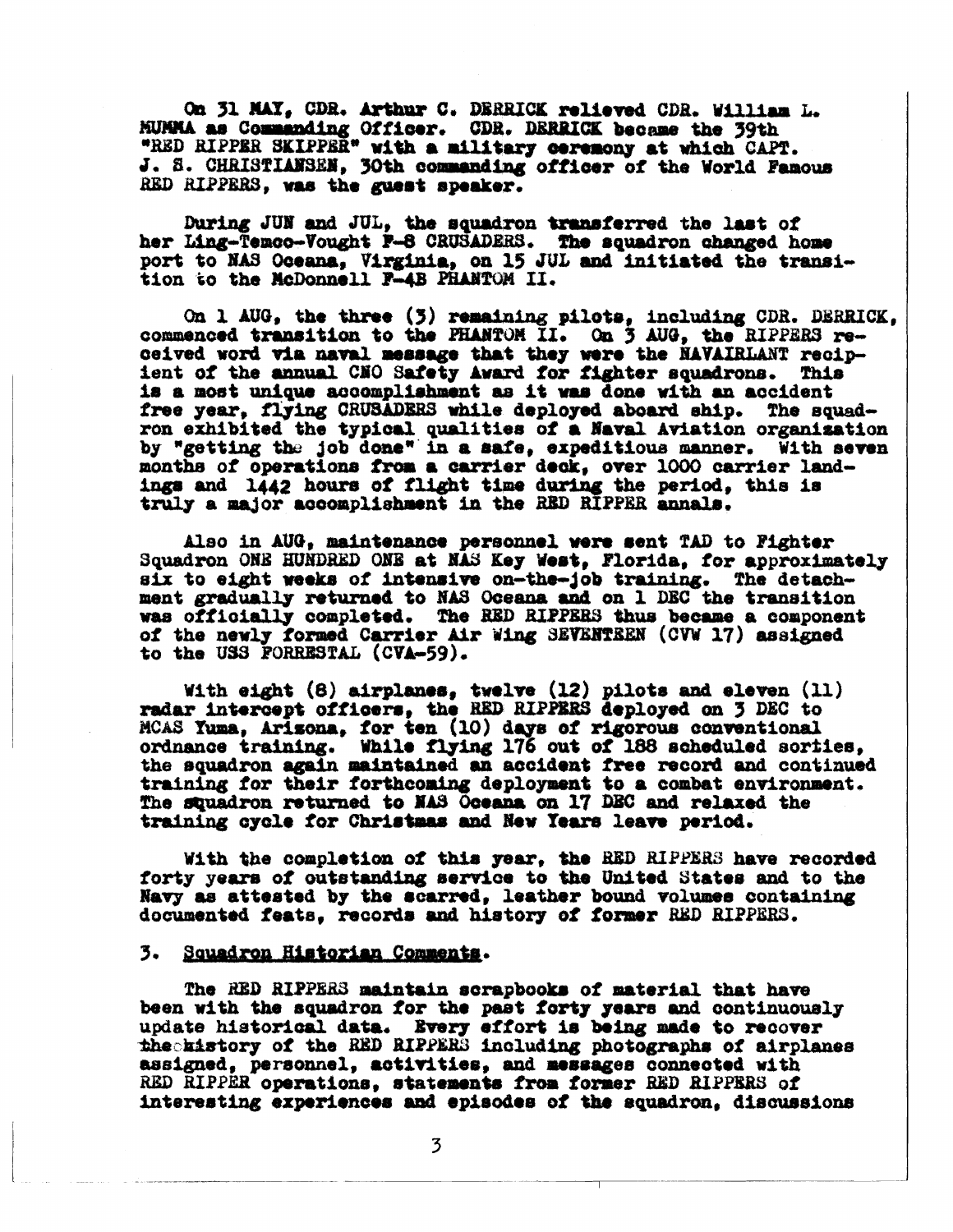of colorings and markings employed on the airplanes. complete rosters of officer personnel assigned, and any documentary material including newspaper clippings.

The RED RIPPERS plan reunions as often as is considered feasible and on 21 JAN 67 one of the most successful of these activities was held at MAS Oceana, Virginia. A full report of the reunion will be included in the Command History Report for the year 1967; however, a brief summary is included with this report to illustrate the RED RIPPERS interest in maintaining the outstanding traditions that have become representative of this squadron.

A newsletter program has been established to keep past RED RIPPERS informed of our activities and to aid in maintaining current addresses. All members of this squadron consider the furtherance of Naval Aviation history to be a prime consideration in the professional approach to flying Navy airplanes.